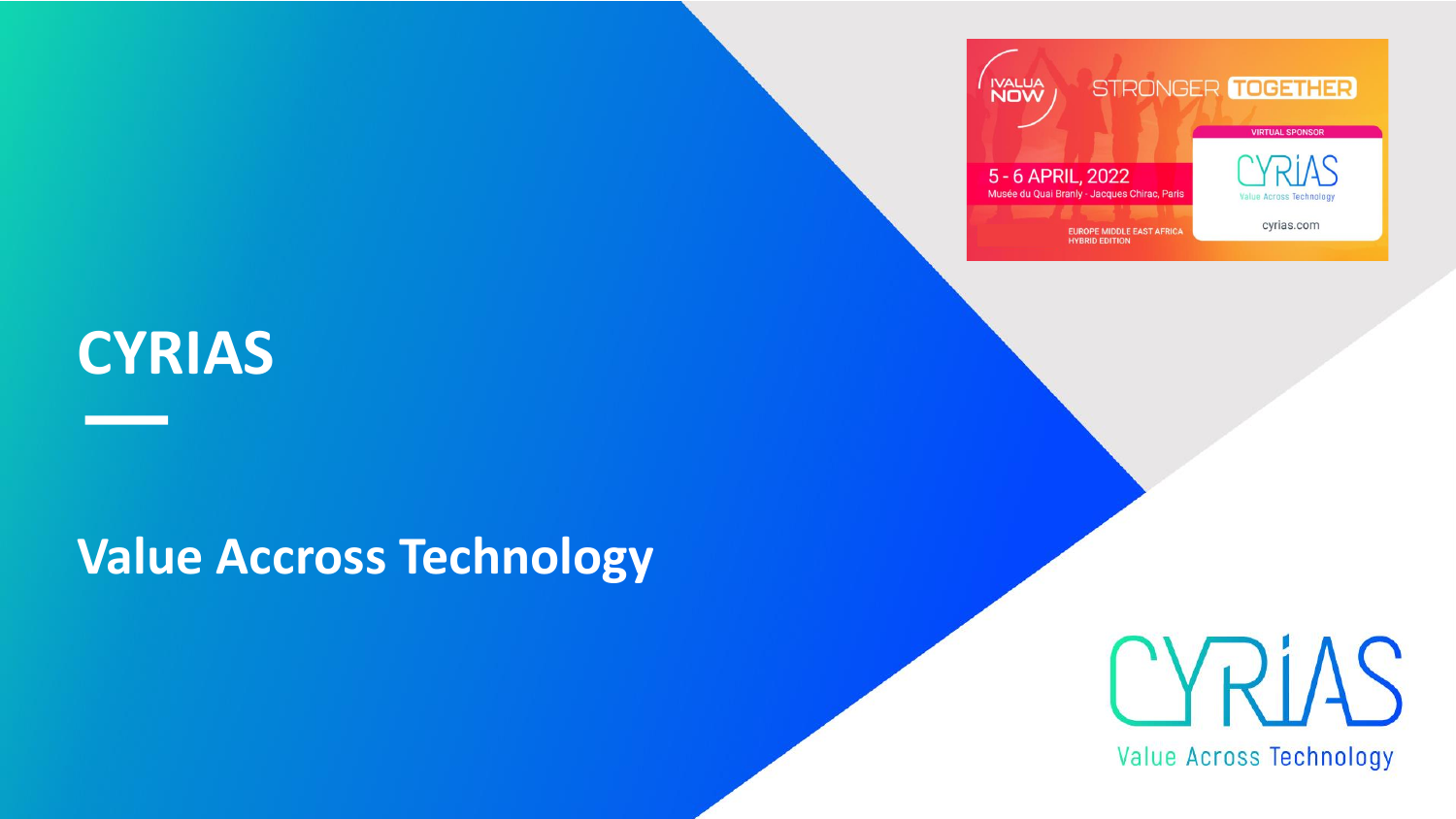#### CYRIAS founders are all former Ivalua staff



Thierry SALAUN 30 years of IT exp. 20 years of Procurement software exp. 10 years of Ivalua exp.



Xavier THEVENET 15 years of IT exp. 13 years of Procurement software exp. 9 years of Ivalua exp.



Yann DERRIEN 15 years of IT exp. 11 years of Procurement software exp. 13 years of Ivalua exp.



Pascal GHARIB 20 years of IT exp. 13 years of Procurement software exp. 13 years of Ivalua exp.



Nicolas GUILLEREZ 13 years of IT exp. 8 years of Procurement software exp. 7 years of Ivalua exp.

#### Created January 2018 26 employees +15 clients - 4 from CAC40 index +60 cumulated years of Procurement software experience +40 cumulated years of Ivalua experience Numerous Procurement projects delivered

#### CYRIAS offers services and strong expertise in Procurement software implementation



End to end project management

Deep expertise in software customization overall Source to Pay process

Deep expertise in integration / interface matters

Training and change management

Maintenance and evolution request

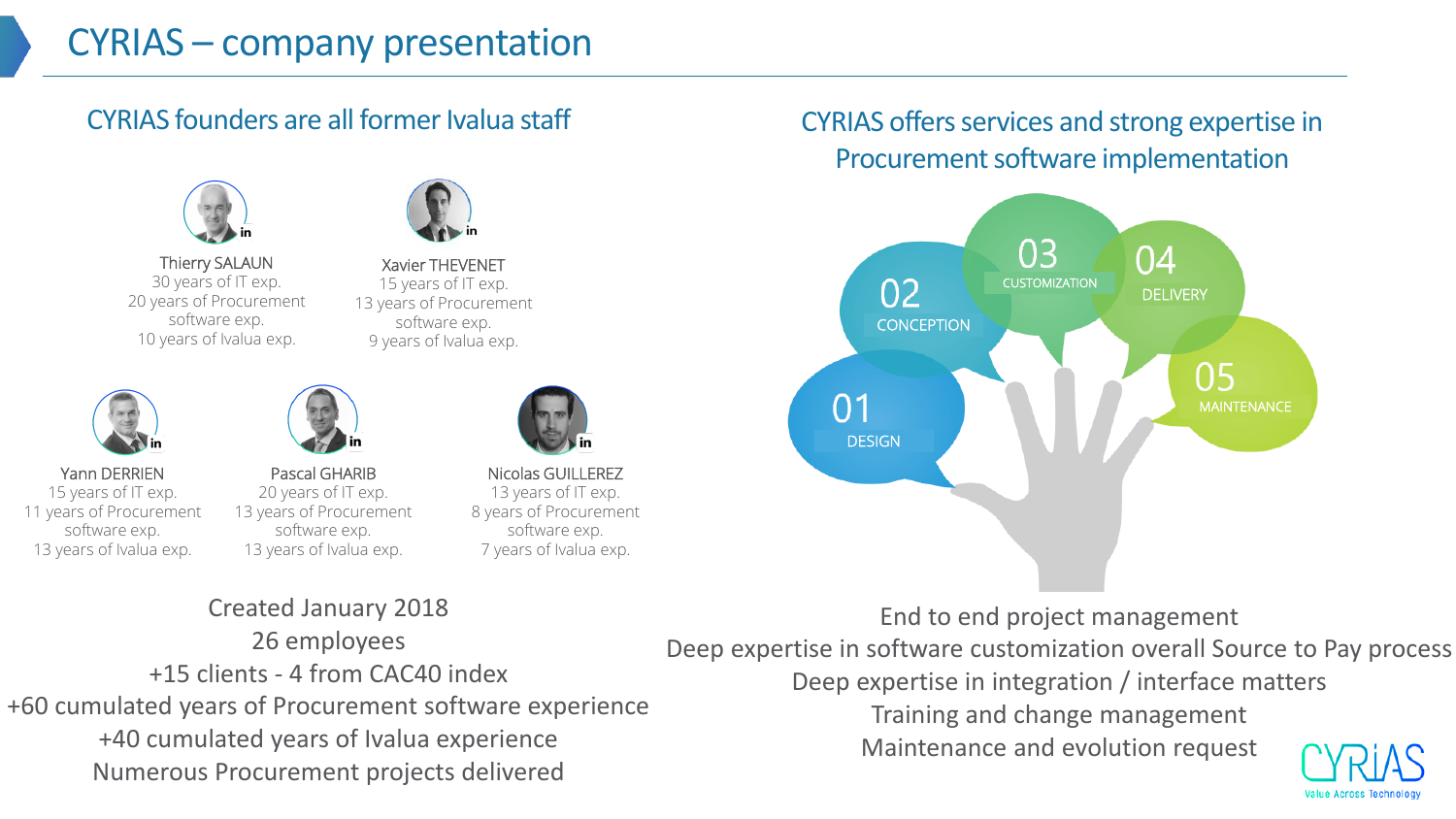## CYRIAS key figures



#### Turnover

**Staff** 





#### Synthèse societe.com pour l'entreprise CYRIAS

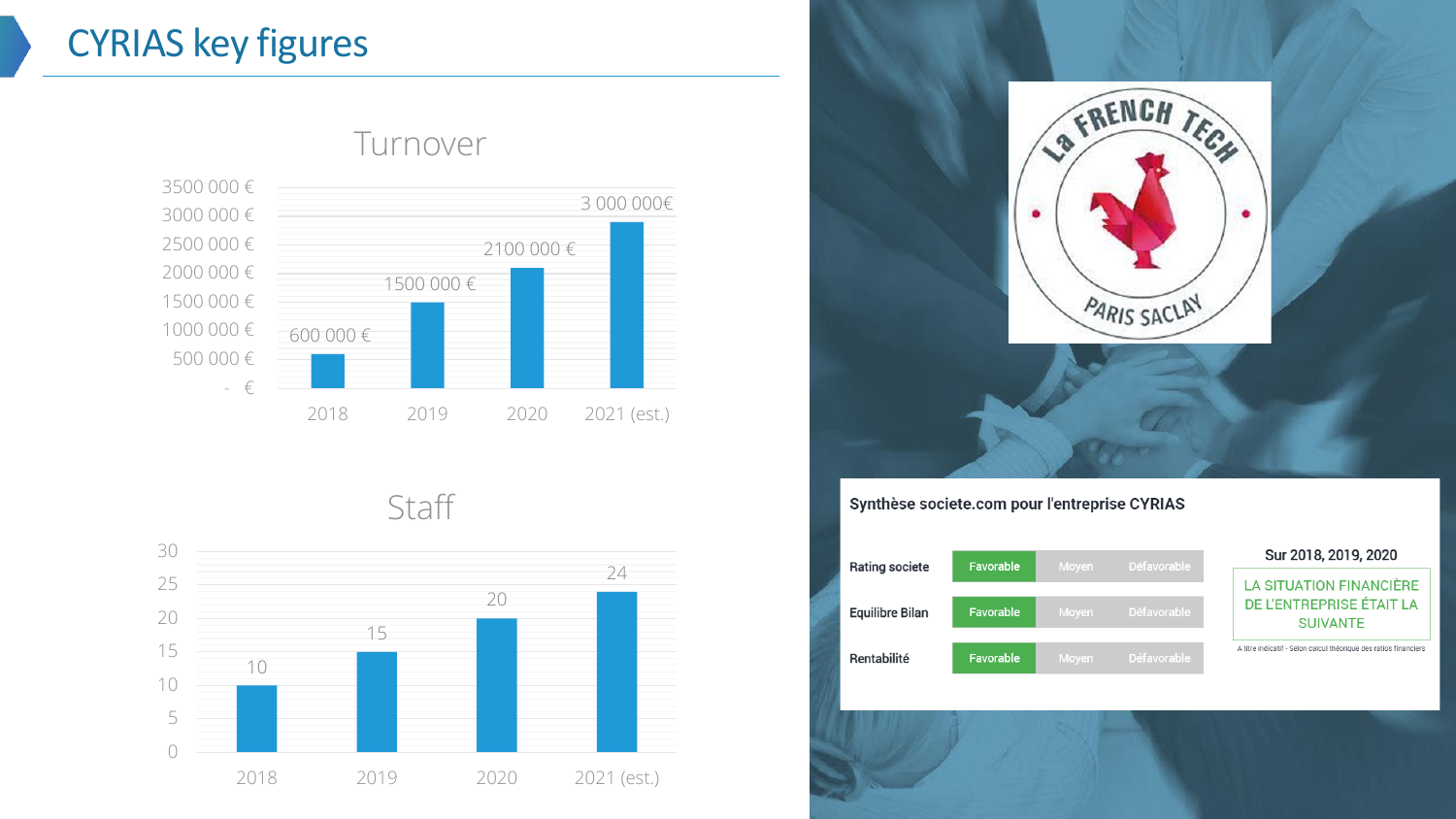



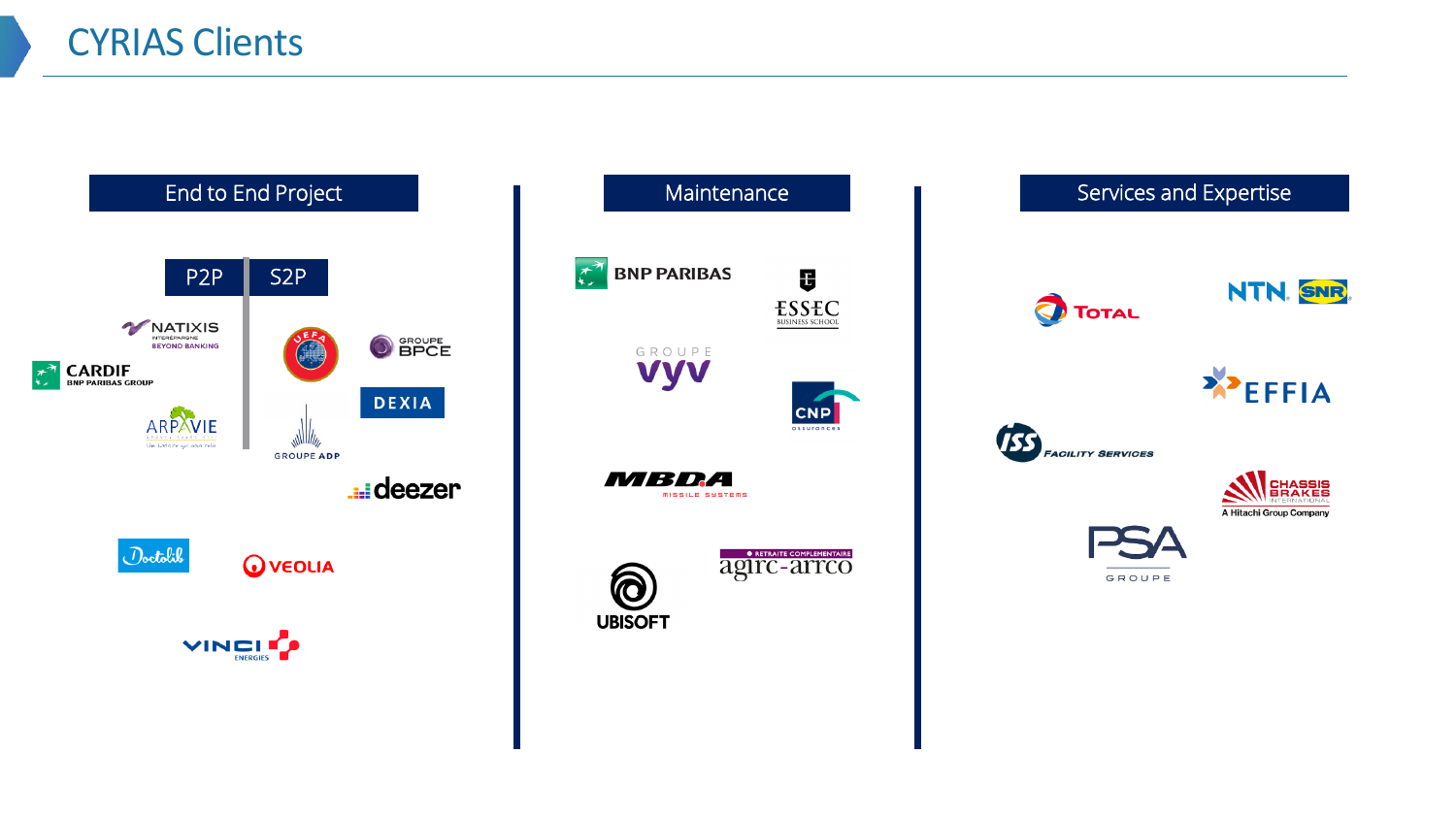### Project methodology introduction

**Our project methodology relies on 4 main steps that are made of workshops and iterations during the conception and the customization phases.**

During the conception phase, workshops are organized by modules or group of modules.

Workshops are based on client reference environment which is enriched during all the project phases.

Workshops are conducted in an iterative way between CYRIAS and Client teams. From one workshop to the other, CYRIAS project team realizes key customizations (easy and valuable, « quick win ») in order to validate it progressively and to ease final testing phase.

3 kinds of configuration are operated to set up the complete customization :

- Level 1, quick and simple customization done during the workshop, - Level 2, moderately complex customization done between 2 workshops, - Level 3, advanced customization done during the dedicated phase of configuration.



Better experience and adoption of the solution Easier Test phase and more efficient Time saving and productivity

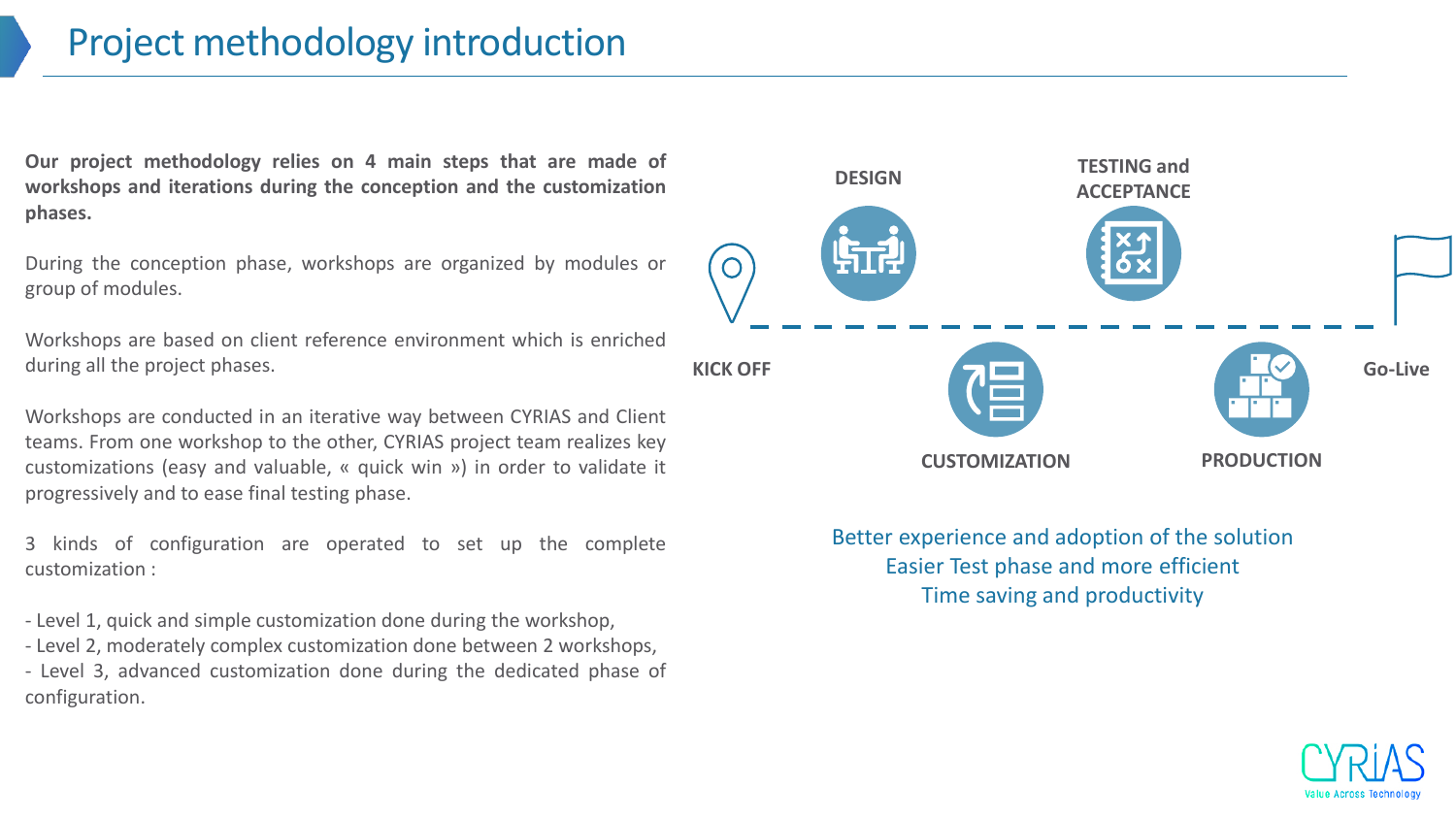## Why CYRIAS ?